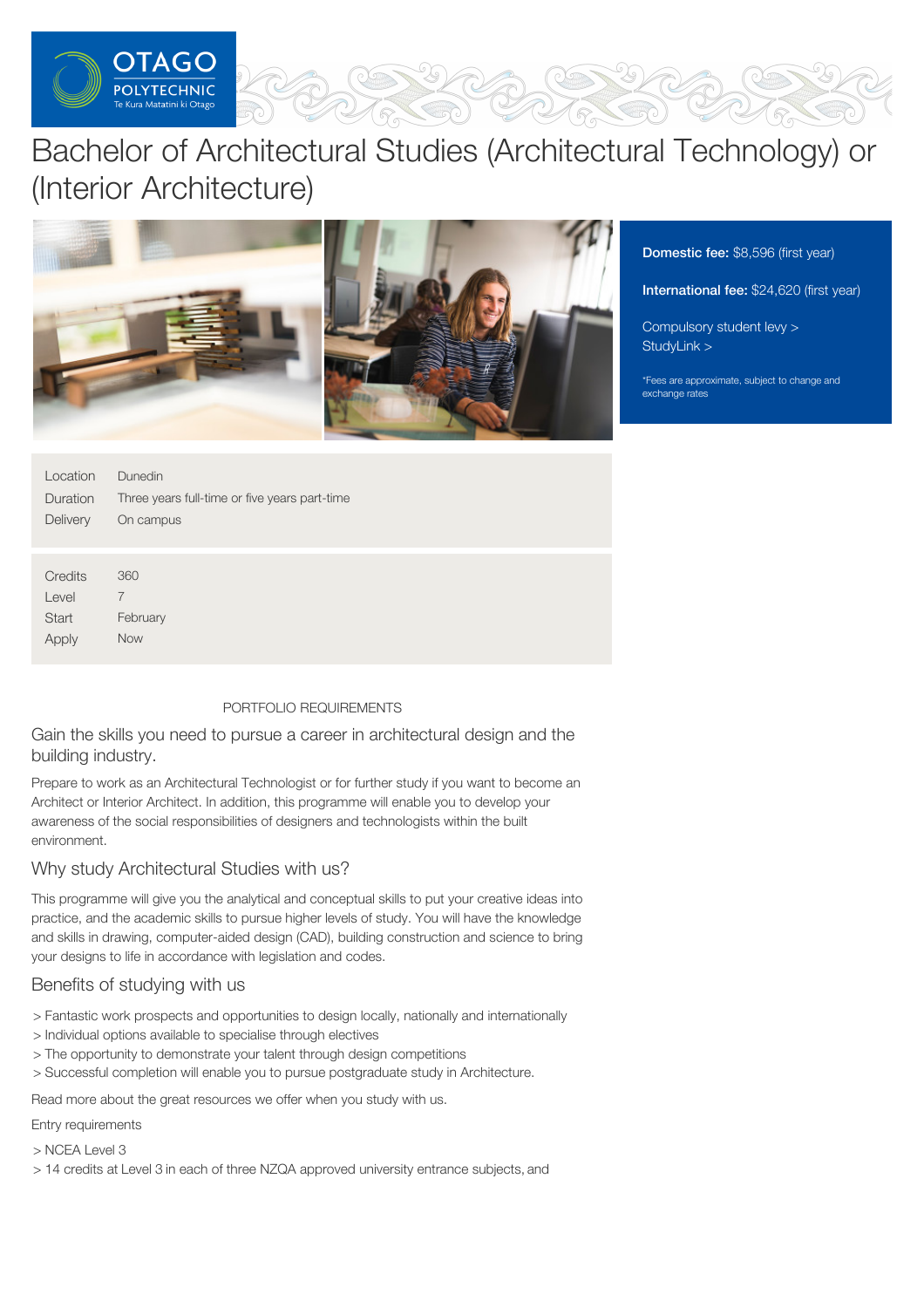- > 10 Literacy credits at Level 2 or above, made up of:
	- > 5 credits in reading and 5 credits in writing,and
- > 10 Numeracy credits at Level 1 or above, made up of:
	- > specified achievement standards available through a range of subjects OR
	- > package of three numeracy unit standards (26623, 26626, 26627- all three required).

COVID-19 adjustments to NCEA requirements

- > If you completed your NCEA Level 3 during 2020, you only need 12 credits per Level 3 subject (i.e. a total of 36 credits).
- > If you completed your NCEA Level 3 during 2021, please visitthis page on the NZQA website. There are different adjustments depending upon which part of New Zealand you studied in.

International students will be individually assessed to ensure they have an acceptable level of secondary school achievement.

> If English is not your first language, you must provide:

- > New Zealand University Entrance OR
- > Overall Academic IELTS 6.5 with no individual band score lower than 6.0 (achieved inone test completed in the last two years), OR
- > Acceptable alternative evidence of the required IELTS (see here for NZQA proficiency table and here for list of recognised proficiency tests).

If you need to improve your English Language skills, we offer a wide range of English programmes.

#### Alternative requirements

> Evidence of literacy, numeracy and an ability to study at the appropriate level. This can be through study, work and/or life experience. Otago Polytehcnic literacy assessments are available.

#### Other requirements

- > You must provide a portfolio . Please see below for details of the portfolio requirements or email ebsDES@op.ac.nz for more information.
- > Applicants should be motivated and talented individuals with a strong interest in and aptitude for the technological and/or creative fields of architecture.

## Your portfolio

You need to submit a portfolio that demonstrates your design, graphic and/or art skills equivalent to NCEA Level 3. We will assess your portfolio against these criteria: composition, concepts - ideas and content, variety and range of media, and drawing skills.

Find out what you need to include in your portfolio, what we're looking for, and how to submit it to us.

#### Selection process

Selection is based on your portfolio and your previous secondary or tertiary academic record or work and/or life experiences. We accept applications until late November, but early applications get priority. We will process late applications in the order we receive them and create a wait list if we receive more applications than there are places available.

We may need to interview you to determine if you meet alternative entry requirements for special admission. If you are sitting NCEA you may be accepted conditionally pending notification of your NCEA results. It is your responsibility to contact us once you have your results. In the event that you don't achieve the required result, we will reassess your application and suggest alternatives.

#### Additional costs

Per academic year, you will be expected to spend about \$750-\$900 on course-related materials.

## Qualification structure

This qualification offers two specialisation options: Architectural Technology or Interior Architecture. You will learn about architectural design theory as well as the evolution of architectural design through time. You will also learn how to communicate relevant information effectively to the various stakeholders of the industry.

| Year 1                  |                         | Year 2                  |            | Year 3     |            |
|-------------------------|-------------------------|-------------------------|------------|------------|------------|
| Semester 1              | Semester 2              | Semester 1              | Semester 2 | Semester 1 | Semester 2 |
| Contextual<br>Studies 1 | Contextual<br>Studies 1 | Contextual<br>Studies 2 | Elective   | Elective   | Elective   |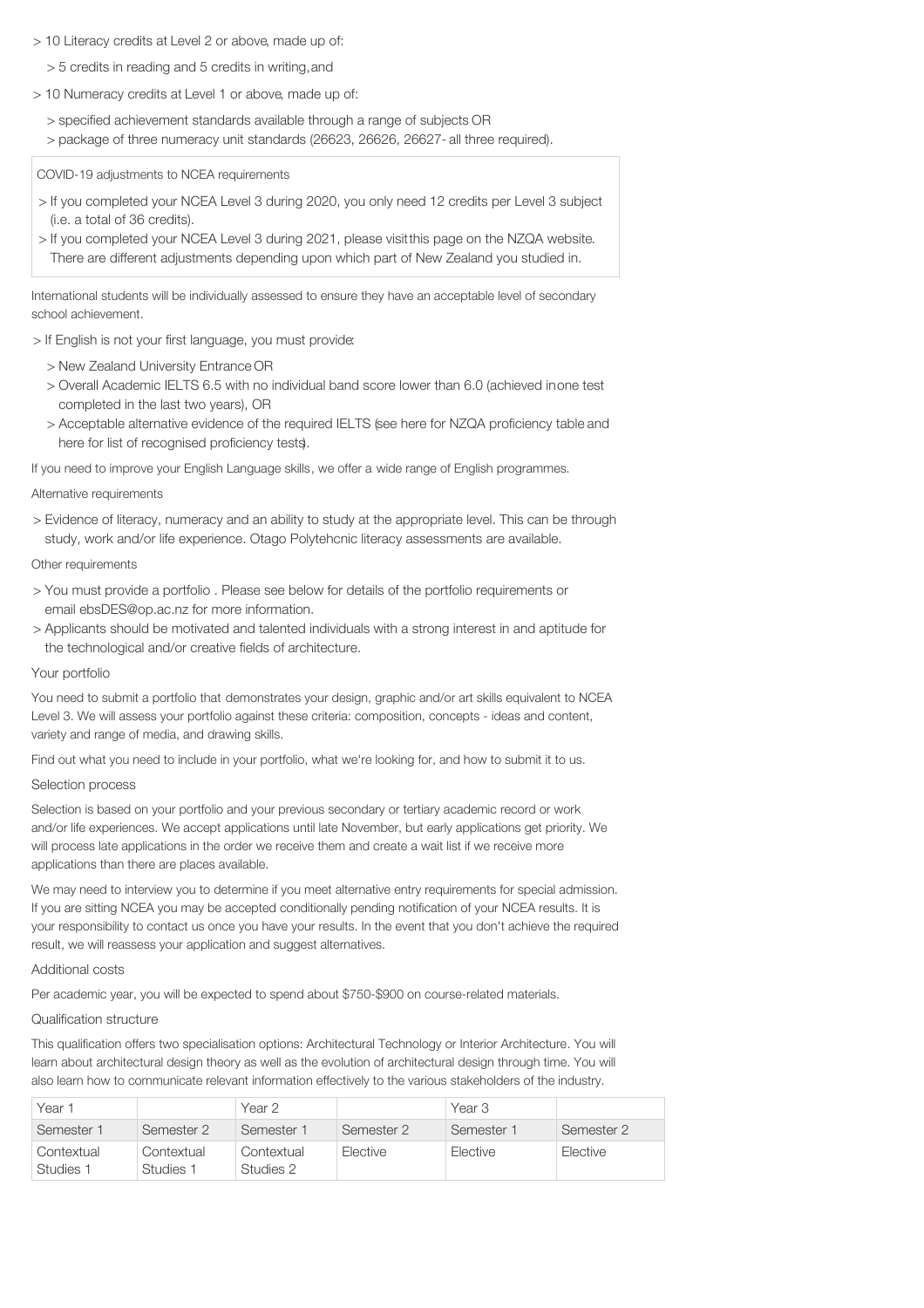| Architectural<br>Science         | Architectural<br>Science       | Architectural<br><b>Technologies</b> | Architectural<br>Technologies    | <b>Research Project</b>          | Elective               |
|----------------------------------|--------------------------------|--------------------------------------|----------------------------------|----------------------------------|------------------------|
| Construction                     | Construction                   | Documentation<br>Studio 2            | Documentation<br>Studio 2        | Architectural<br>Design Studio 3 | Design Studio<br>Major |
| Architectural<br>Design Studio 1 | Architectural<br>Design Studio | Architectural<br>Design Studio<br>2  | Architectural<br>Design Studio 2 | Architectural<br>Design Studio 3 | Design Studio<br>Major |
| Documentation<br>Foundation      | Documentation<br>Studio 1      |                                      |                                  |                                  |                        |
| Architectural<br>Communication   | Architectural<br>Communication |                                      |                                  |                                  |                        |

| Course outlines                  |             |         |                                                                                                                                                                                                                                                      |
|----------------------------------|-------------|---------|------------------------------------------------------------------------------------------------------------------------------------------------------------------------------------------------------------------------------------------------------|
| Name of course                   | Level       | Credits | Description                                                                                                                                                                                                                                          |
| Contextual studies<br>1          | 5           | 15      | Be introduced to key themes and ideas central to the creative industries.<br>This is based on an overview of significant theories informing creative<br>practice across a range of historical and cultural contexts.                                 |
| Architectural<br>Science         | 5           | 15      | Develop your knowledge of relevant aspects of building science in order<br>to solve discrete problems as applied to the built environment.                                                                                                           |
| Construction                     | $\mathbf 5$ | 15      | Learn about the technologies, materials, manufacturing techniques and<br>construction methods as applied to the built environment.                                                                                                                   |
| Architectural Design<br>Studio 1 | 5           | 30      | Be introduced to the fundamentals, theory and practice of design as it<br>applies to the practice of architecture. Develop visual and presentation<br>skills through drawn media, model making and verbal communication.                             |
| Documentation<br>Foundation      | 5           | 15      | Develop your understanding of methodologies, techniques and<br>processes to present organise and communicate architectural solutions<br>clearly and appropriately, and develop your technical documentation.                                         |
| Architectural<br>Communication   | 5           | 15      | Develop your understanding of methodologies, techniques and<br>processes to present organise and communicate architectural<br>design concepts, and develop your perceptual awareness, visual,<br>compositional, observational and conceptual skills. |
| Documentation<br>Studio 1        | 5           | 15      | To advance your understanding of methodologies, techniques and<br>processes to present organise and communicate architectural solutions<br>clearly and appropriately, and to advance your technical documentation.                                   |
| <b>Contextual Studies</b><br>2   | 6           | 15      | Extend your ability to research, analyse and discuss theories shaping<br>creative practice across a range of cultural and historical contexts.                                                                                                       |
| Architectural<br>Technologies    | 6           | 30      | Further develop your knowledge of relevant aspects of building<br>technologies in order to solve problems as applied to the built<br>environment.                                                                                                    |
| Architectural Design<br>Studio 2 | 6           | 30      | Extend your understanding of architectural form, space and geometry,<br>surface and textures. Apply theory to real-world scenarios.                                                                                                                  |
| Documentation<br>Studio 2        | 6           | 30      | Further develop your understanding of methodologies, techniques and<br>processes to present, organise and communicate architectural solutions<br>clearly and appropriately.                                                                          |
| Research Project                 | 7           | 15      | Develop the skills to conduct and report research under supervision.                                                                                                                                                                                 |
| Architectural Design<br>Studio 3 | 7           | 30      | Develop the theory and practice of the design of architecture.                                                                                                                                                                                       |
| Design studio Major              | 7           | 30      | Take the opportunity to apply architectural design or documentation<br>activity, and to generate your own focus of study and to work<br>independently in a self-directed manner.                                                                     |
| ELECTIVES*                       |             |         |                                                                                                                                                                                                                                                      |
| <b>Building Typologies</b>       | 7           | 30      | Analyse key design aspects and challenges of various common building<br>typologies and employ key design considerations.                                                                                                                             |
| Furniture Design 1               | 6           | 15      | Develop the theory and practice of designing furniture.                                                                                                                                                                                              |